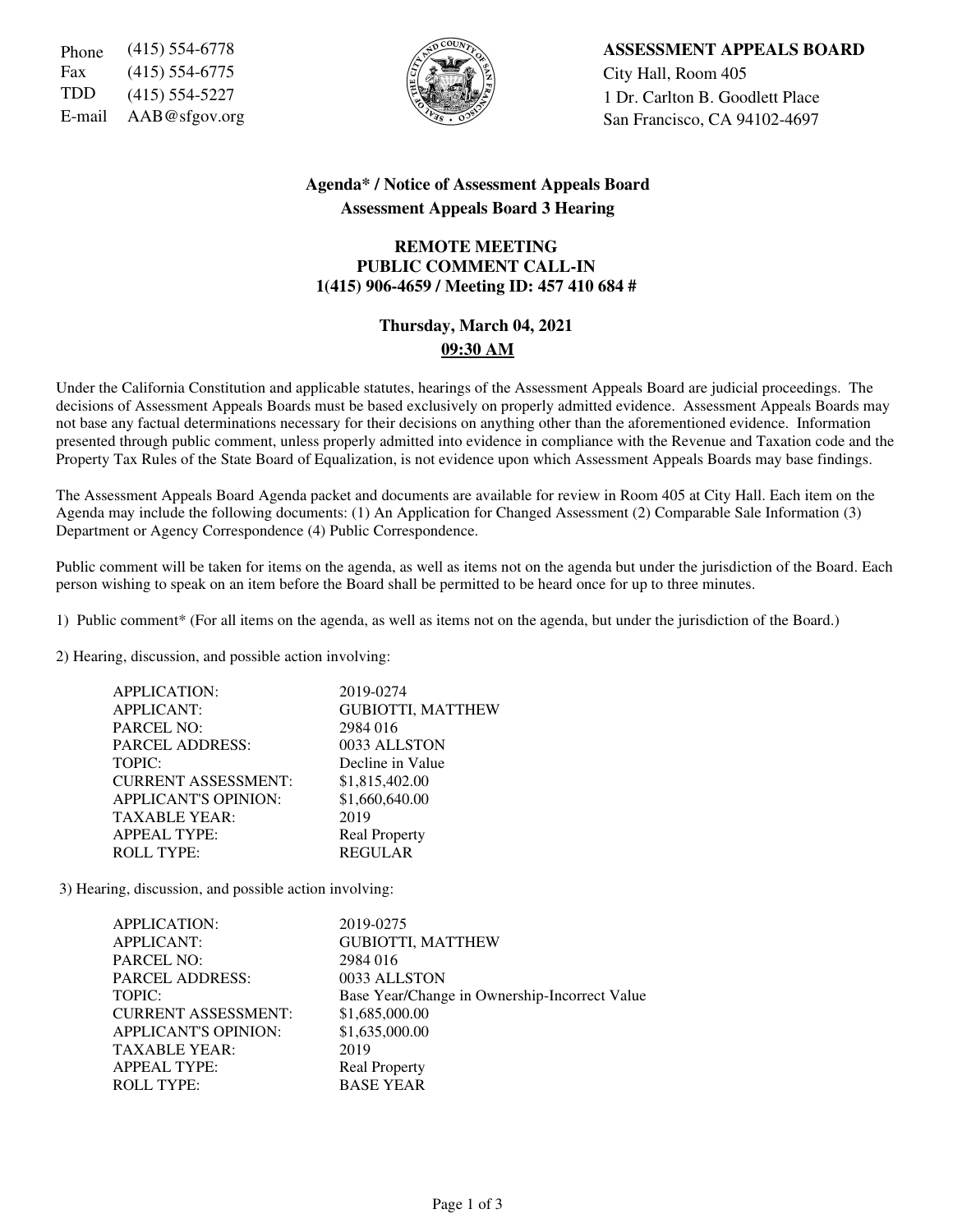Fax (415) 554-6775  $\left|\frac{5}{6}\right|$   $\left|\frac{1}{6}\right|$   $\left|\frac{1}{2}\right|$  City Hall, Room 405



## Phone (415) 554-6778 **ASSESSMENT APPEALS BOARD**

TDD (415) 554-5227  $\left\{\begin{matrix} 1 & 0 \\ 0 & 1 \end{matrix}\right\}$  1 Dr. Carlton B. Goodlett Place E-mail AAB@sfgov.org San Francisco, CA 94102-4697

4) Hearing, discussion, and possible action involving:

| APPLICATION:        |                             | 2019-0431                                  |
|---------------------|-----------------------------|--------------------------------------------|
| APPLICANT:          |                             | DIAS, OSCAR                                |
| <b>PARCEL NO:</b>   |                             | 2440019                                    |
|                     | <b>PARCEL ADDRESS:</b>      | 2575 39TH AVE                              |
| TOPIC:              |                             | Base Year/New Construction-Incorrect Value |
|                     | <b>CURRENT ASSESSMENT:</b>  | \$24,000.00                                |
|                     | <b>APPLICANT'S OPINION:</b> | \$0.00                                     |
|                     | <b>TAXABLE YEAR:</b>        | 2019                                       |
| <b>APPEAL TYPE:</b> |                             | <b>Real Property</b>                       |
| <b>ROLL TYPE:</b>   |                             | <b>BASE YEAR</b>                           |
| STATUS:             |                             | <b>POSTPONED</b>                           |

5) Hearing, discussion, and possible action involving:

| APPLICATION:                | 2019-0543            |
|-----------------------------|----------------------|
| <b>APPLICANT:</b>           | WIMS, GRETA          |
| <b>PARCEL NO:</b>           | 6907 016             |
| <b>PARCEL ADDRESS:</b>      | 0064 MERCEDES WAY    |
| TOPIC:                      | Decline in Value     |
| <b>CURRENT ASSESSMENT:</b>  | \$2,919,240.00       |
| <b>APPLICANT'S OPINION:</b> | \$1,896,352.00       |
| <b>TAXABLE YEAR:</b>        | 2019                 |
| <b>APPEAL TYPE:</b>         | <b>Real Property</b> |
| <b>ROLL TYPE:</b>           | <b>REGULAR</b>       |
| STATUS:                     | <b>POSTPONED</b>     |

6) Hearing, discussion, and possible action involving:

| <b>APPLICATION:</b>         | 2019-0544                                     |
|-----------------------------|-----------------------------------------------|
| <b>APPLICANT:</b>           | WIMS, GRETA                                   |
| <b>PARCEL NO:</b>           | 6907016                                       |
| <b>PARCEL ADDRESS:</b>      | 0064 MERCEDES WAY                             |
| TOPIC:                      | Base Year/Change in Ownership-Incorrect Value |
| <b>CURRENT ASSESSMENT:</b>  | \$2,700,000.00                                |
| <b>APPLICANT'S OPINION:</b> | \$1,896,352.00                                |
| <b>TAXABLE YEAR:</b>        | 2019                                          |
| <b>APPEAL TYPE:</b>         | <b>Real Property</b>                          |
| <b>ROLL TYPE:</b>           | <b>BASE YEAR</b>                              |
| STATUS:                     | <b>POSTPONED</b>                              |
|                             |                                               |

# **KNOW YOUR RIGHTS UNDER THE SUNSHINE ORDINANCE**

Government's duty is to serve the public, reaching its decision in full view of the public. Commissions, boards, councils and other agencies of the City and County exist to conduct the people's business. This ordinance assures that deliberations are conducted before the people and the City operations are open to the people's review.

For more information on your rights under the Sunshine Ordinance (San Francisco Administrative Code, Chapter 67) or to report a violation of the ordinance, contact by mail Sunshine Ordinance Task Force, 1 Dr. Carlton B. Goodlett Place, Room 244, San Francisco, CA 94102-4689; by phone at 415.554.7724, by fax at 415.554.5163, or by e-mail at sotf@sfgov.org.

Citizens may obtain a free copy of the Sunshine Ordinance by printing the San Francisco Administrative Code, Chapter 67 on the Internet, at http://www.sfgov.org/sunshine/